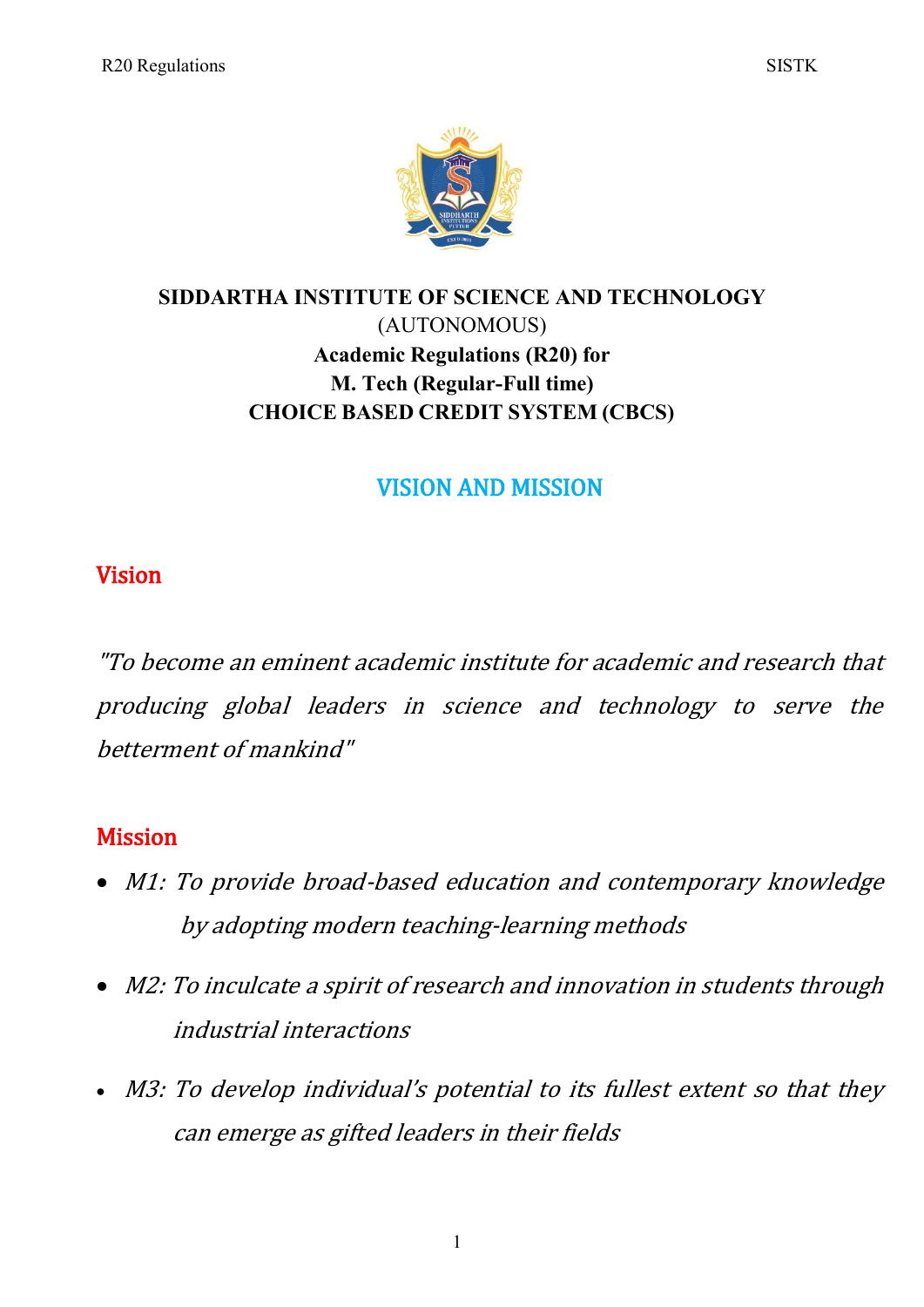# **FOREWORD**

**Siddartha Institute of Science and Technology, Puttur**, Chittoor District, Andhra Pradesh is an autonomous institution conferred by University Grants Commission (UGC), New Delhi based on its performance as well as future commitment and competency to impart quality education.

The autonomous regulations, course structure and syllabi have been prepared after intense and detailed interaction with several expertise solicited from academics, industry and research, in accordance with the vision and mission of the institute in order to produce a quality-engineering graduate to the society.

All the faculty, parents and students are requested to go through all the rules and regulations carefully. Any clarifications needed are to be sought at appropriate time with principal of the institute, without presumptions, to avoid unwanted subsequent inconveniences and embarrassments. The cooperation of all the stakeholders is sought for the successful implementation of the autonomous system in the larger interests of the institute and brighter prospects of engineering graduates.

> **Dr. M Janardhana Raju Principal**

2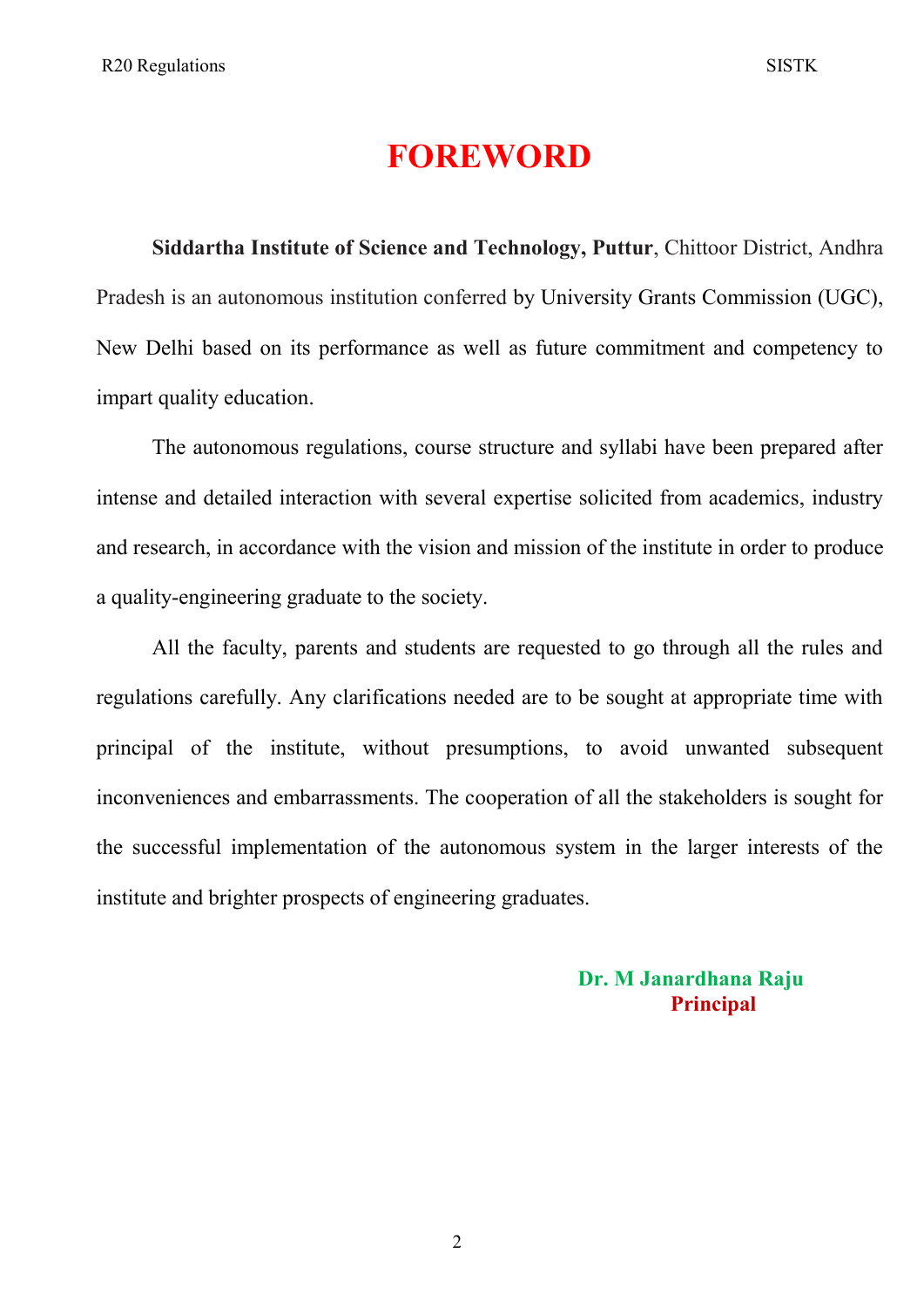## **ACADEMIC REGULATIONS**

## **M.Tech. Regular Two Year Degree Programme (For the batches admitted from the academic year 2020 – 21 onwards)**

NOTE: The regulations below are subject to amendments as may be made by the Academic Council of the College from time to time. Any or all such amendments will be effective from such date and to such batches of students (including those already undergoing the programme) as may be decided by the Academic Council. The Jawaharlal Nehru Technological University Anantapur, Ananthapuramu shall confer M.Tech. Post Graduate degree to candidates who are admitted to the Master of Technology Programmes and fulfill all the requirements for the award of the degree.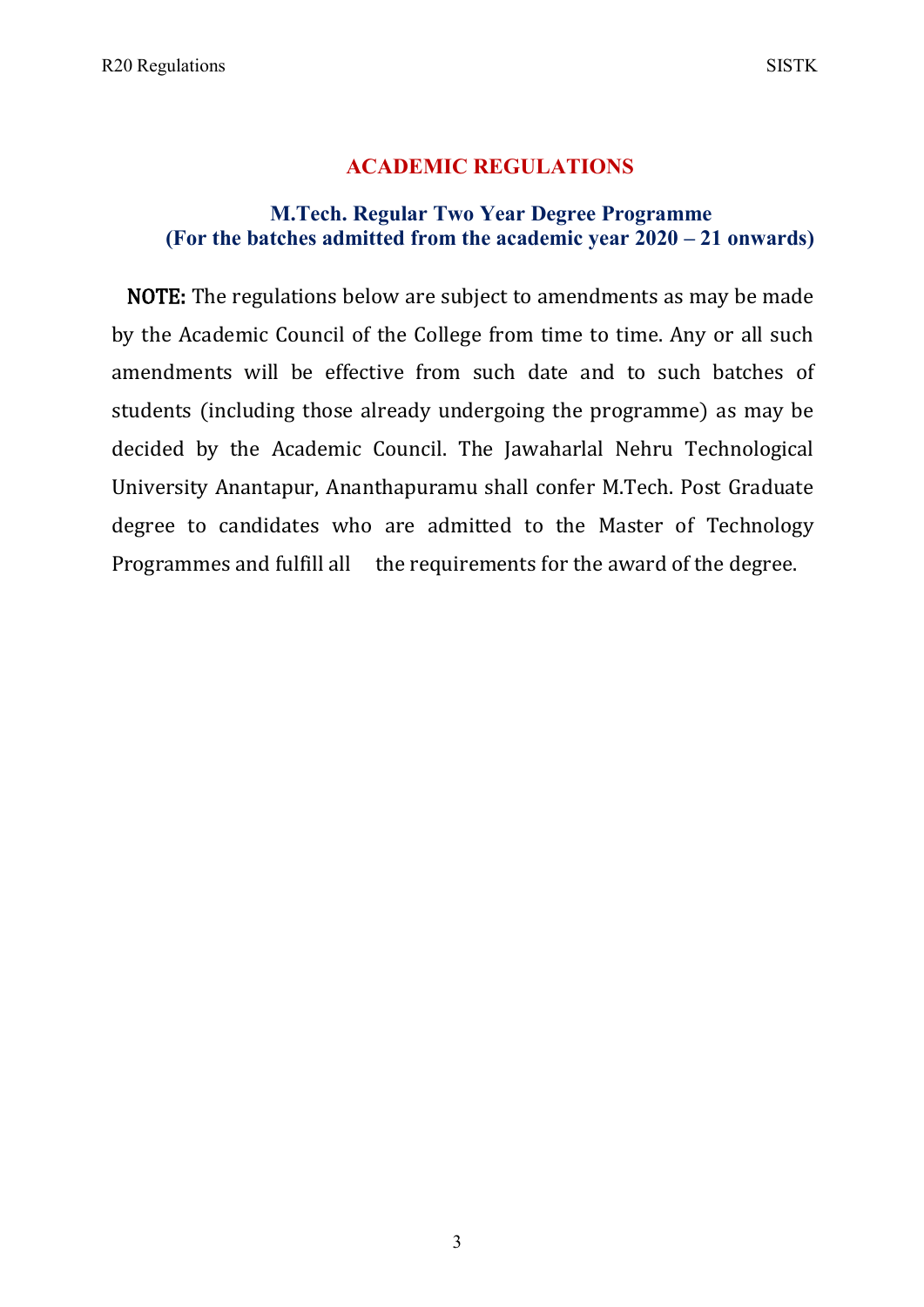### **1. PRELIMINARY DEFINITIONS AND NOMENCLATURE**

In the following Regulations, unless the context otherwise requires:

- (i) **"Programme"** means PG degree programme: Master of Technology (M.Tech.).
- (ii) **"Specialization"** means discipline of M.Tech. Degree Programme, like Software Engineering, Power Electronics etc.
- (iii) **"Course"** means a theory or practical subject that is normally studied in a Semester, like Python Programming, Electric Drives System, Advanced Datastructures Lab etc.
- (iv) **"Institute"** means Siddartha Institute of Science and Technology, Puttur.
- (v) **"University"** means Jawaharlal Nehru Technological University Anantapur, Ananthapuramu.

## **2. ADMISSION PROCEDURE**

Admissions are made to the first year of Two year M.Tech. Degree programme as per the norms of A.P. State Council of Higher Education (APSCHE), Government of Andhra Pradesh.

### **3. PROGRAMME PATTERN**

- A Candidate after securing admission must pursue the M.Tech. programme of study for four semesters duration.
- Each semester shall be for a minimum of 90 instruction days includingexaminations.
- A candidate admitted to a programme should complete it within a period equal to double the prescribed duration of the programme i.e., 4 years from the date of admission.

|                          | <b>SEMESTER</b>      |                |  |
|--------------------------|----------------------|----------------|--|
| <b>Description</b>       | <b>Periods /week</b> | <b>Credits</b> |  |
| Theory                   | 03                   | 03             |  |
| Practical                | 04                   | 02             |  |
| Dissertation Phase $- I$ | 20                   |                |  |
| Dissertation Phase - II  | 32                   | 16             |  |

#### **Credits**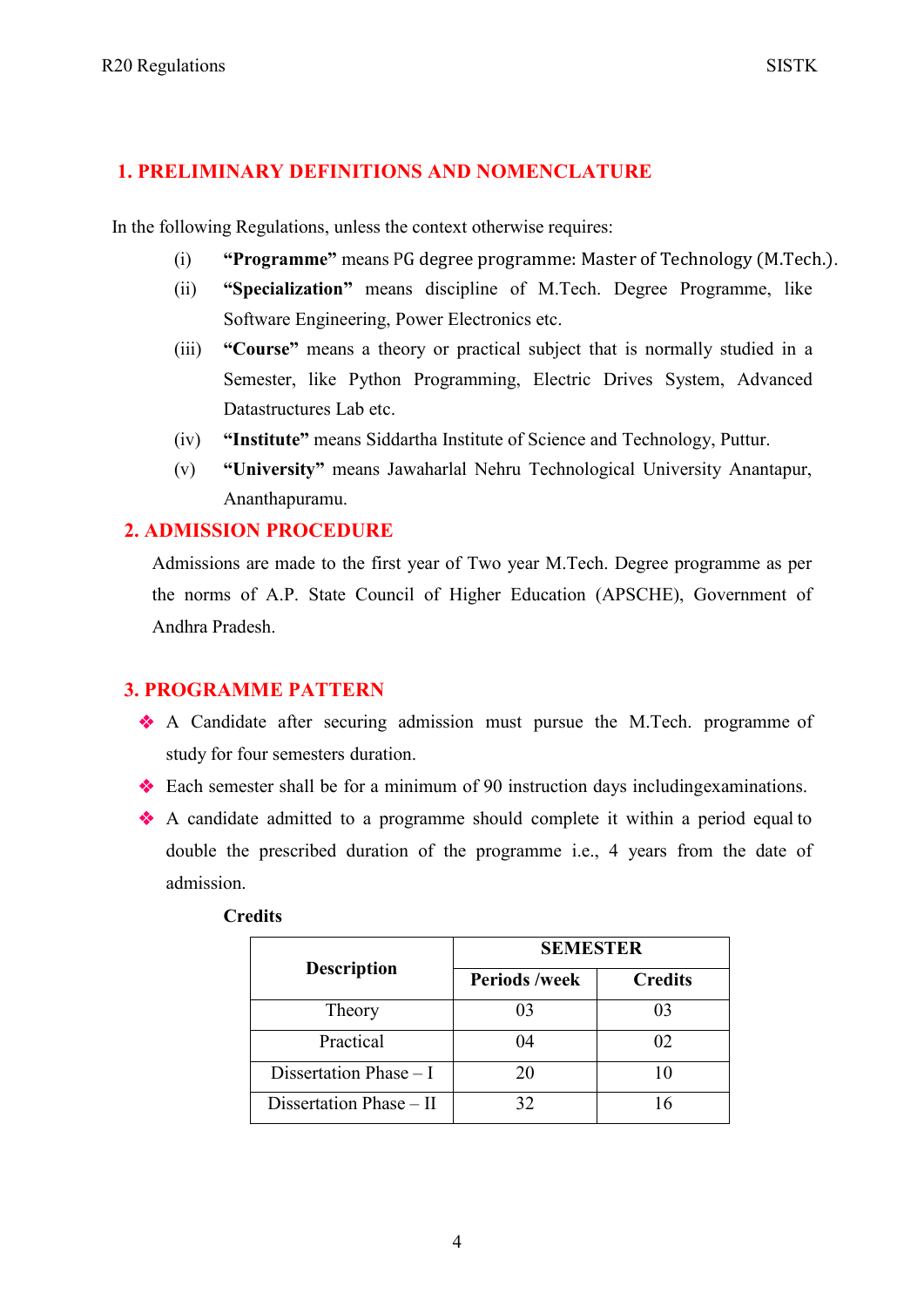#### **4. AWARD OF M.TECH. DEGREE**

A student will be declared eligible for the award of the M.Tech. Degree if he/she fulfils the following academic regulations:

- Pursues a programme of study for not less than two academic years and in not more than four academic years (double the duration) from the year of their admission.
- Registers for 68 credits and secure all 68 credits.
- Students, who fail to fulfill all the academic requirements for the award of the degree within four academic years from the year of their admission, shall forfeit their seat in M.Tech. Course and their admission stands cancelled.

#### **5. PROGRAMME OF STUDY**

With the approval of AICTE & JNTUA, following courses are offered for the M.Tech. Programme from the academic year 2020-21 and any other course as approved by the authorities of statutory bodies of the college from time to time.

| S. No. | <b>Name of the Specialization</b>           | Specialization |
|--------|---------------------------------------------|----------------|
|        |                                             | Code           |
|        | Power Electronics                           |                |
| 2      | Computer Science & Engineering              | 50             |
| 3      | Software Engineering                        |                |
| 4      | Digital Electronics & Communication Systems |                |

#### **6. EVALUATION**

The performance of the candidate in each semester shall be evaluated subject wise, with a maximum of 100 marks for theory as well as practical subjects, on the basis of internal examination and end semester examination shall be 40% and 60% respectively.

- $\bullet$  For theory subjects, the total internal weightage for theory courses is 40 marks with the following distribution.
	- 30 marks for Mid-Term tests
	- 10 marks for Assignments

There shall be two mid-term tests in each semester. The duration of mid-term test shall be 2 hours. The test consists of 3 questions with individual choice ('either', 'or' type) for 10 marks each. First mid-term test shall be conducted for 50% of the syllabus and second mid-term for the remaining syllabus.

Between the two midterm examinations, 80% weightage will be given for the better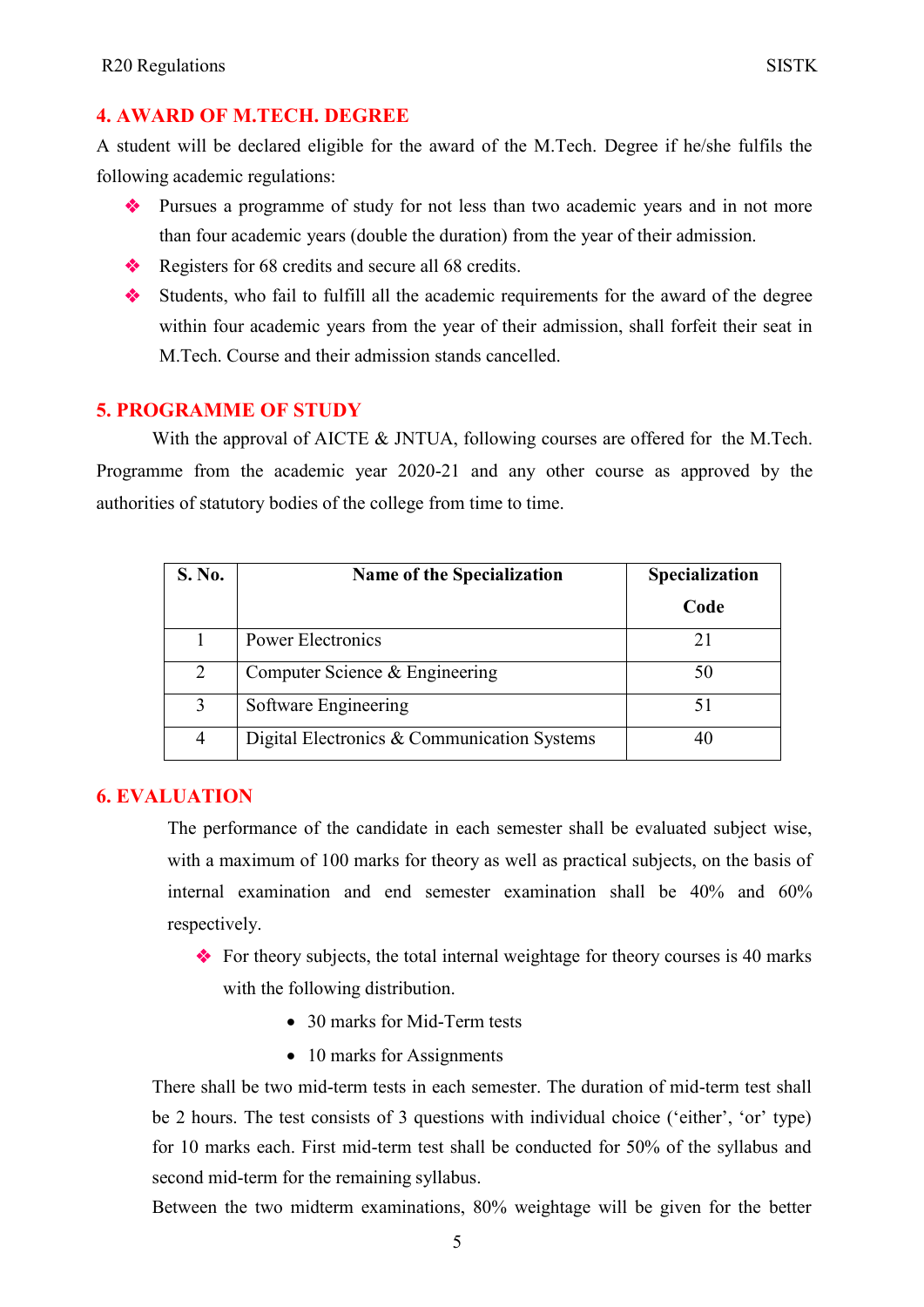performance and 20 % for the other. The final mid-term marks will be the average of the two mid-term examinations.

End semester examination for 60 marks shall consist of 5 questions (1 question from each unit) with individual choice ('either', 'or' type) for 12marks each. The duration of end semester examination shall be 3 hours.

- For practical subjects, 60 marks shall be for the End Semester Examinations and 40 marks will be for internal evaluation based on the day to day performance.
- A candidate shall be deemed to have secured the minimum academic requirement in a subject if he/she secures a minimum of 40% (i.e., 24) of marks in the end examination and a minimum aggregate of 50% (i.e., 50) of the total marks in the end semester examination and internal evaluation taken together.
- In case the candidate does not secure the minimum academic requirement in any of the subjects he/she has to reappear for the semester examination during supplementary examinations, or repeat the course when next offered or do any other specified subject as may be required.
- $\cdot$  10 marks allotted to assignments in each theory course shall be based on evaluation of 2 assignments (5 marks each) relevant to that particular course.

#### **7. MINI PROJECT**

- The objective of Mini Project is to training a student to implement various steps of research methodology to solve a real time problem with a scope that suites the allottedcredits.
- Mini Project will have mid semester presentation and end semester presentation. Mid semester presentation will include identification of the problem based on the literature review on the topic referring to latest literature available.
- End semester presentation should be done along with the detailed report ofsolution to the defined problem.
- Mini Project is evaluated by Internal Department Committee (IDC) consisting of HOD, Supervisor and Department senior expert for 100marks.

#### **8. EVALUATION OF DISSERTATION PHASE – I**

The objective of Dissertation Phase – I is the student should identify the problem of relevant engineering specialization through extensive literature review and should identify appropriate techniques or methodology for providing solution to the problem.

Dissertation Phase – I will have mid semester presentation and end semester presentation.

Mid semester presentation will include identification of the problem based on the literature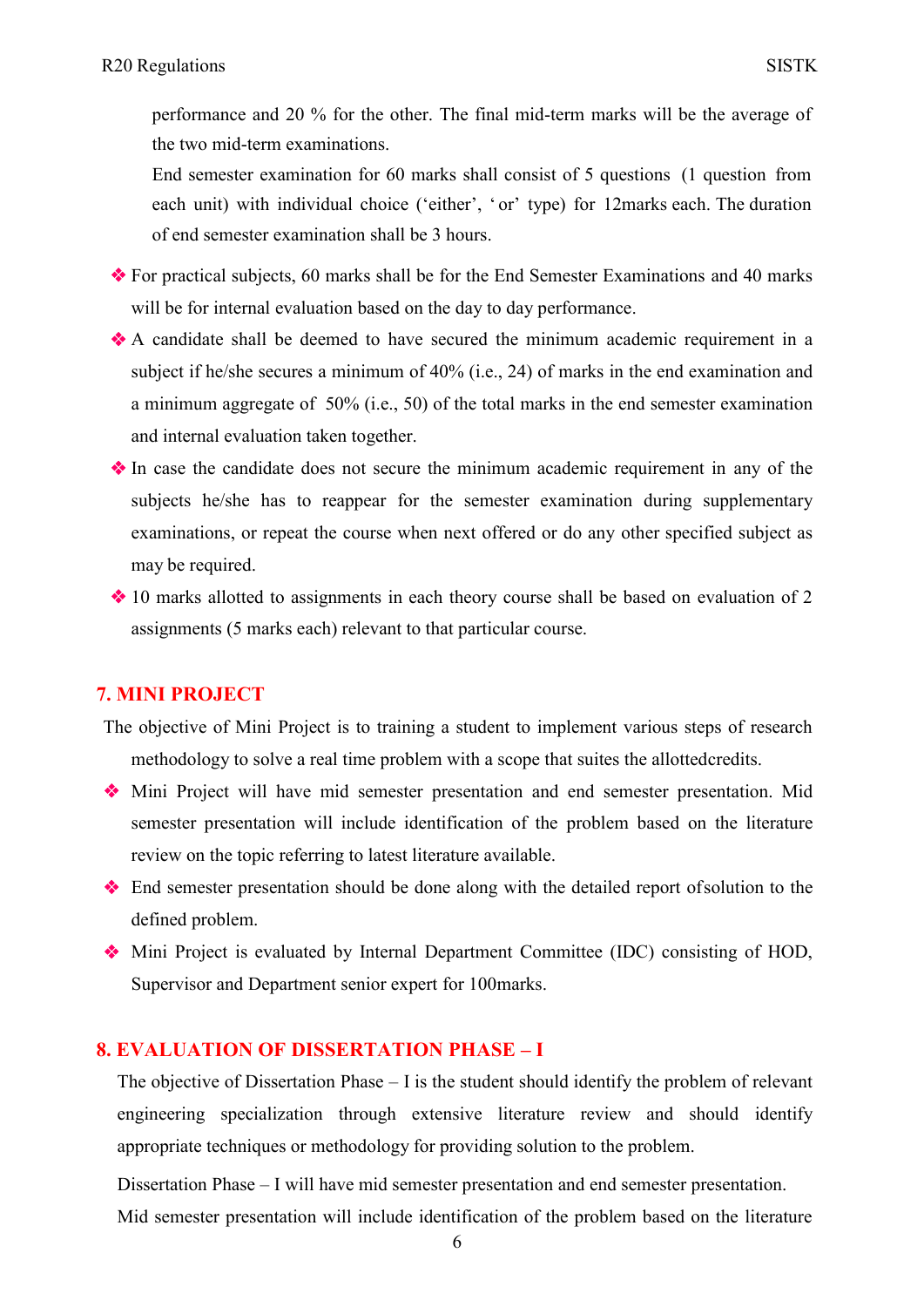review on the topic referring to latest literature available.

End semester presentation should be done along with the report on identification of topic for the work and the methodology adopted involving scientific research, collection and analysis of data, determining solutions and must bring out individuals contribution.

Dissertation Phase – I is evaluated by Internal Department Committee (IDC) consisting of HOD, Supervisor and one internal senior expert for 100 marks.

#### **9. EVALUATION OF DISSERTATION PHASE – II**

Dissertation Phase – II will be extension of the work on the topic identified in Dissertation Phase – I. Continuous assessment should be done on the work done by adopting the methodology decided involving numerical analysis/ conduct experiments, collection and analysis of data, etc. There will be pre-submission seminar at the end of academic term. After the approval the student has to submit the detail report and external examiner is called for the viva-voce to assess along with supervisor and HOD. Based on viva-voce external examiner and HOD has to submit the grades

 Registration of Dissertation Phase - II: A candidate is permitted to register for the Dissertation Phase - II after satisfying the attendance requirements for all the courses (theory and practical courses of I & II Sem)

 Three copies of the Thesis / Dissertation certified in the prescribed form by the supervisor  $\&$  HOD shall be presented to the HOD. One copy is to be sent to the examiner.

 $\triangle$  The thesis / dissertation will be adjudicated by one examiner (for a batch of a maximum of 5 students) nominated by the Principal.

The student must publish two journal papers.

### **10. RE-REGISTRATION FOR IMPROVEMENT OF INTERNAL EVALUATION MARKS**

Following are the conditions to avail the benefit of improvement of internal evaluation marks.

- The candidate should have completed the course work and obtained examinations results for I & II semesters.
- He/she should have passed all the subjects for which the internal evaluation marks secured are more than 50%.
- Out of the subjects the candidate has failed in the examination due to internal evaluation marks secured being less than 50%, the candidate shall be given one chance for each theory subject and for a maximum of three theory subjects for Improvement of Internal evaluation marks.
- The candidate has to re-register for the chosen subjects and fulfill the academic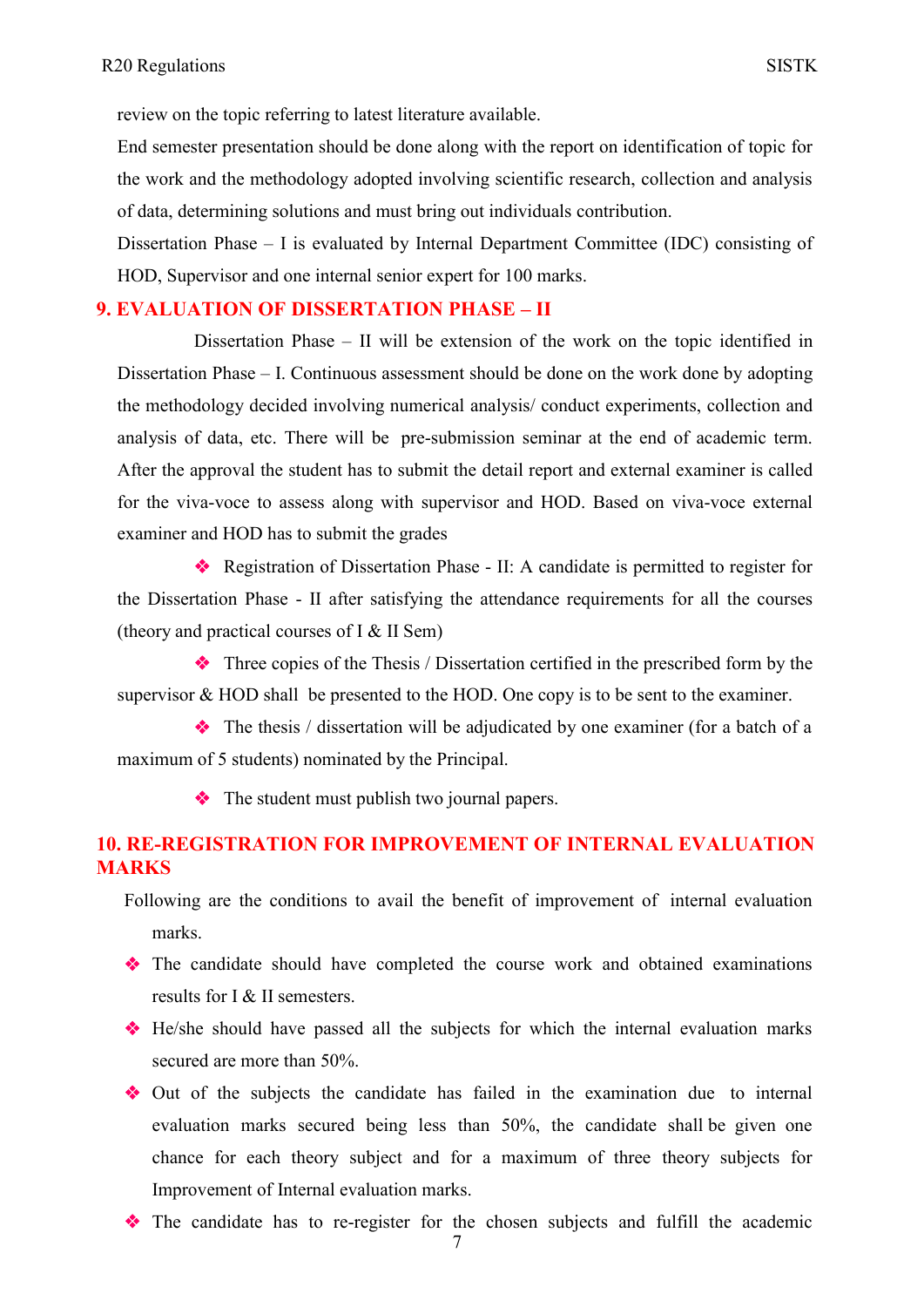requirements.

- For each subject, the candidate has to pay a fee equivalent to one third of the semester tuition fee along with the requisition to the Principal.
- In the event of availing the improvement of internal evaluation marks, the internal evaluation marks as well as the end semester examinations marks secured in the previous attempt(s) for the reregistered subjects stand cancelled.

### **11. SUPPLEMENTARY EXAMINATIONS**

At the end of each Semester there will be regular examinations for the current Semester. Those students who could not clear their courses in their previous attempt can appear for the examinations under supplementary category along with the regular students after registering themselves at the examination branch. Supplementary examinations for the all the other Semesters other than the current one will also be conducted at the same time.

#### **12 ATTENDANCE**

- A student shall be eligible to appear for final examinations if he/she acquires a minimum of 75% of attendance in aggregate of all the subjects in a semester.
- Shortage of attendance below 65% in aggregate shall in **NO** case be condoned.
- Condonation of shortage of attendance in aggregate up to 10% (65% and above and below 75%) in each semester may be granted by the CollegeAcademic Committee.
- Students whose shortage of attendance is not condoned in any semester are noteligible to take their end semester examination of that class.
- A student will not be promoted to the next semester unless he satisfies the attendance requirements of the present semester. They may seek re-admission for that semester when offered next.
- A stipulated fee shall be payable towards condonation for shortage of attendance to the Institute as decided by the College Academic Committee.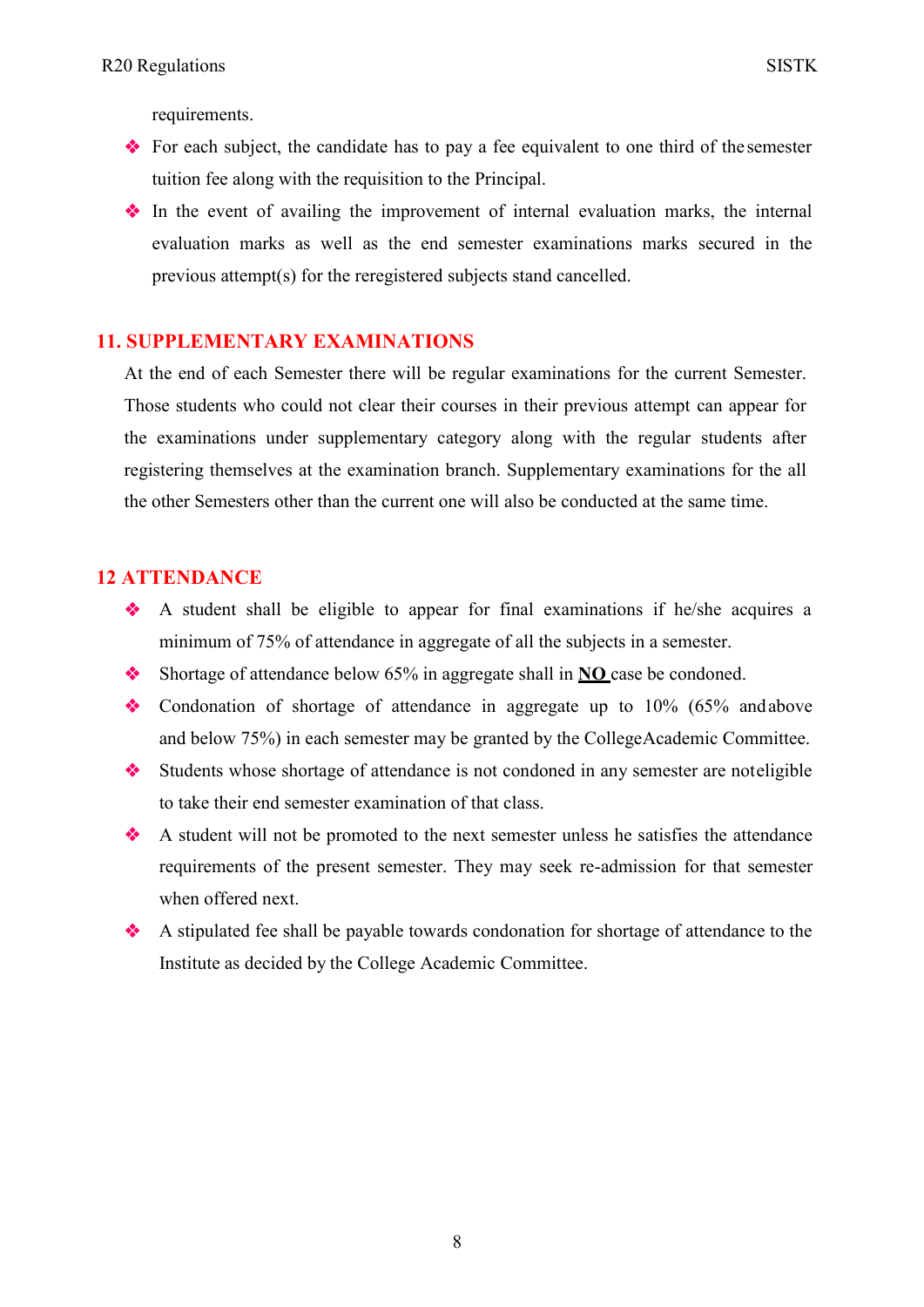#### **13. WITH–HOLDING OF RESULTS**

If the candidate has not paid dues to the college or if any case of indiscipline is pending against him/her, the result of the candidate shall be withheld and he/she will not be allowed/ promoted into the next higher semester. The issue of degree is liable to be withheld in such cases.

#### **14. LETTER GRADE AND GRADE POINT**

The letter grade and the grade points are awarded based percentage of marks secured by a candidate in individual course as detailed below:

| Range in which the<br>marks<br>in the subject fall | Grade         | <b>Grade Points</b><br>(GP)<br><b>Assigned</b> |
|----------------------------------------------------|---------------|------------------------------------------------|
| > 90                                               | S (Superior)  | 10                                             |
| 80-89                                              | A (Excellent) | 9                                              |
| 70-79                                              | B (Very Good) | 8                                              |
| 60-69                                              | C(Good)       | 7                                              |
| 50-59                                              | D (Average)   | 6                                              |
| < 50                                               | $F$ (Fail)    |                                                |
| Absent                                             | Ab (Absent)   |                                                |

#### **Table – Conversion into Grades and Grade Points assigned**

A student obtaining Grade F shall be considered failed and will be required to reappear in the examination.

# **Semester Grade Point Average (SGPA) and Cumulative Grade Point Average (CGPA):**

#### **(i) Semester Grade Point Average (SGPA)**

The Semester Grade Point Average (SGPA) is the ratio of sum of the product of the number of credits with the grade points scored by a student in all the courses taken by a student and the sum of the number of credits of all the courses undergone by a student, i.e.,

#### $SGPA(S_i) = \sum (C_i \times G_i) / \sum C_i$

Where C<sub>i</sub> is the number of credits of the i<sup>th</sup> course and G<sub>i</sub> is the grade point scored by the student in the  $i<sup>th</sup>$  course.

#### **(ii) Cumulative Grade Point Average (CGPA)**

The Cumulative Grade Point Average (CGPA) will be computed in the same manner taking into account all the courses undergone by a student over all the semesters of a program, i.e.

$$
CGPA = \Sigma (C_i \times S_i) / \Sigma C_i
$$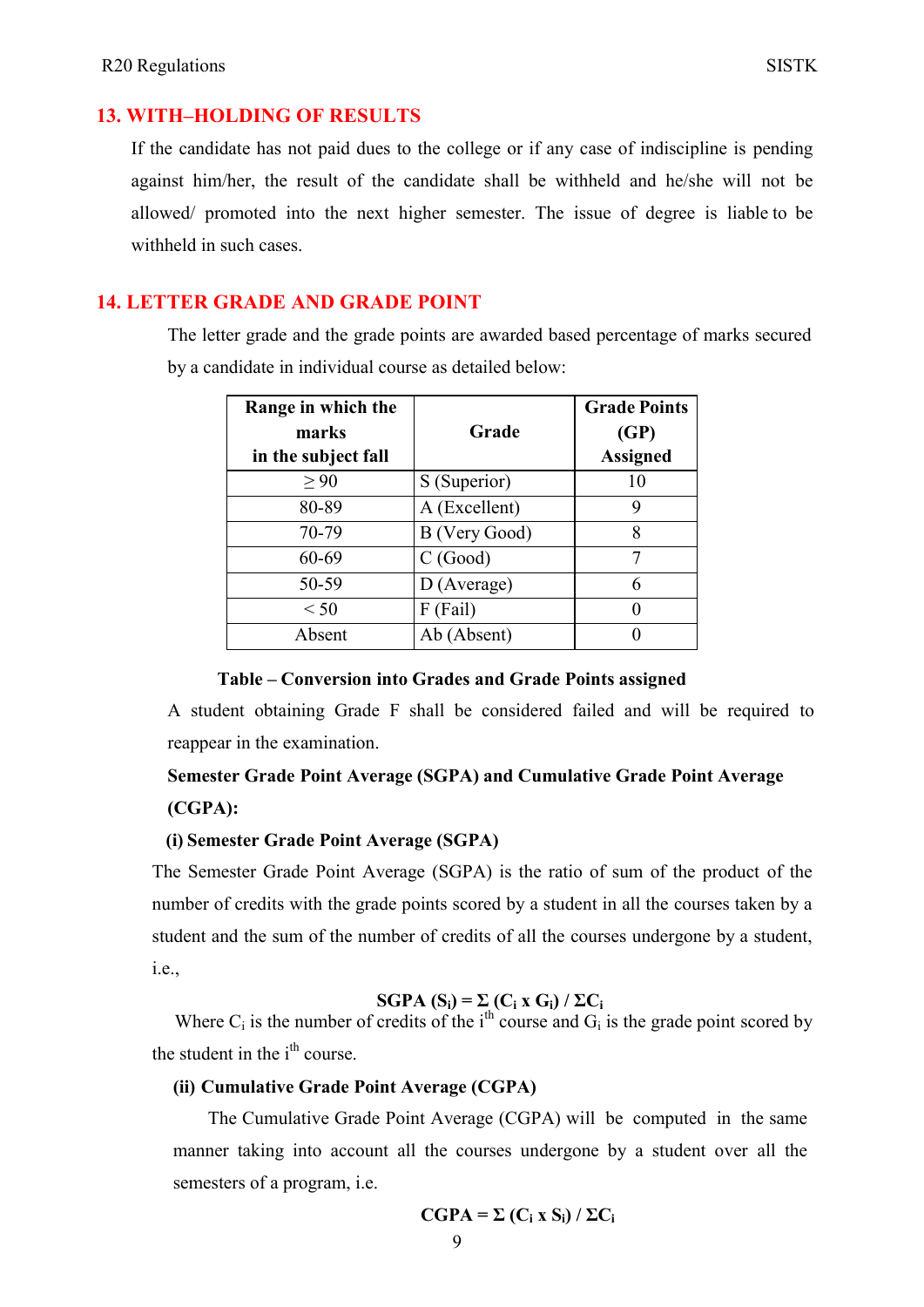Where  $S_i$  is the SGPA of the i<sup>th</sup> semester and  $C_i$  is the total number of creditsin that semester. The SGPA and CGPA shall be rounded off to 2 decimal points and reported in the transcripts. While computing the CGPA the subjects in which the student is awarded Zerograde points will also be included.

*Grade Point:* It is a numerical weight allotted to each letter grade on a 10-point scale.

*Letter Grade:* It is an index of the performance of students in a said courseGrades are denoted by letters S, A, B, C, D, and F.

**EXAMPLE**: Computation of SGPA and CGPA

| <b>Illustration for SGPA:</b> |
|-------------------------------|
|-------------------------------|

| Course     | <b>Credit</b>               | <b>Grade letter</b> | <b>Grade point</b> | <b>Credit Point</b><br>(Credit x Grade) |
|------------|-----------------------------|---------------------|--------------------|-----------------------------------------|
| Course-I   | $\mathcal{D}_{\mathcal{L}}$ | S                   | 10                 | $2x10 = 20$                             |
| Course-II  | 3                           | A                   | 9                  | $3x9 = 27$                              |
| Course-III | 3                           | B                   | 8                  | $3x8 = 24$                              |
| Course-IV  | 3                           | D                   | 6                  | $3x6 = 18$                              |
| Course-V   | 3                           | B                   | 8                  | $3x8 = 24$                              |
| Course-VI  | 2                           | C                   | 7                  | $2x7 = 14$                              |
| Course-VII | $\mathcal{D}_{\mathcal{L}}$ | B                   | 8                  | $2x8=16$                                |
|            | 18                          |                     |                    | 143                                     |

Thus,  $SGPA = 143/18 = 7.94$ 

**Illustration for CGPA:**

| Semester 1  | <b>Semester 2</b> | <b>Semester 3</b> | <b>Semester 4</b> |
|-------------|-------------------|-------------------|-------------------|
| Credit : 18 | Credit : 18       | Credit: 16        | Credit : 16       |
| SGPA: 8.13  | SGPA.69           | SGPA: 8.2         | SGPA.80           |

Thus, CGPA = 
$$
\left[\frac{(18X8.13) + (18X6.9) + (16X8.2) + (16X8.0)}{68}\right] = 7.60
$$

## **15. AWARD OF CLASS**

The following Class is awarded to the student on successful completion of the M.Tech Degree. Programme depending upon the CGPA obtained.

| <b>Class</b>                        | <b>CGPA</b> |
|-------------------------------------|-------------|
| <b>First Class with Distinction</b> | > 7.5       |
| <b>First Class</b>                  | > 6.5 < 7.5 |
| Second Class                        | > 5.5 < 6.5 |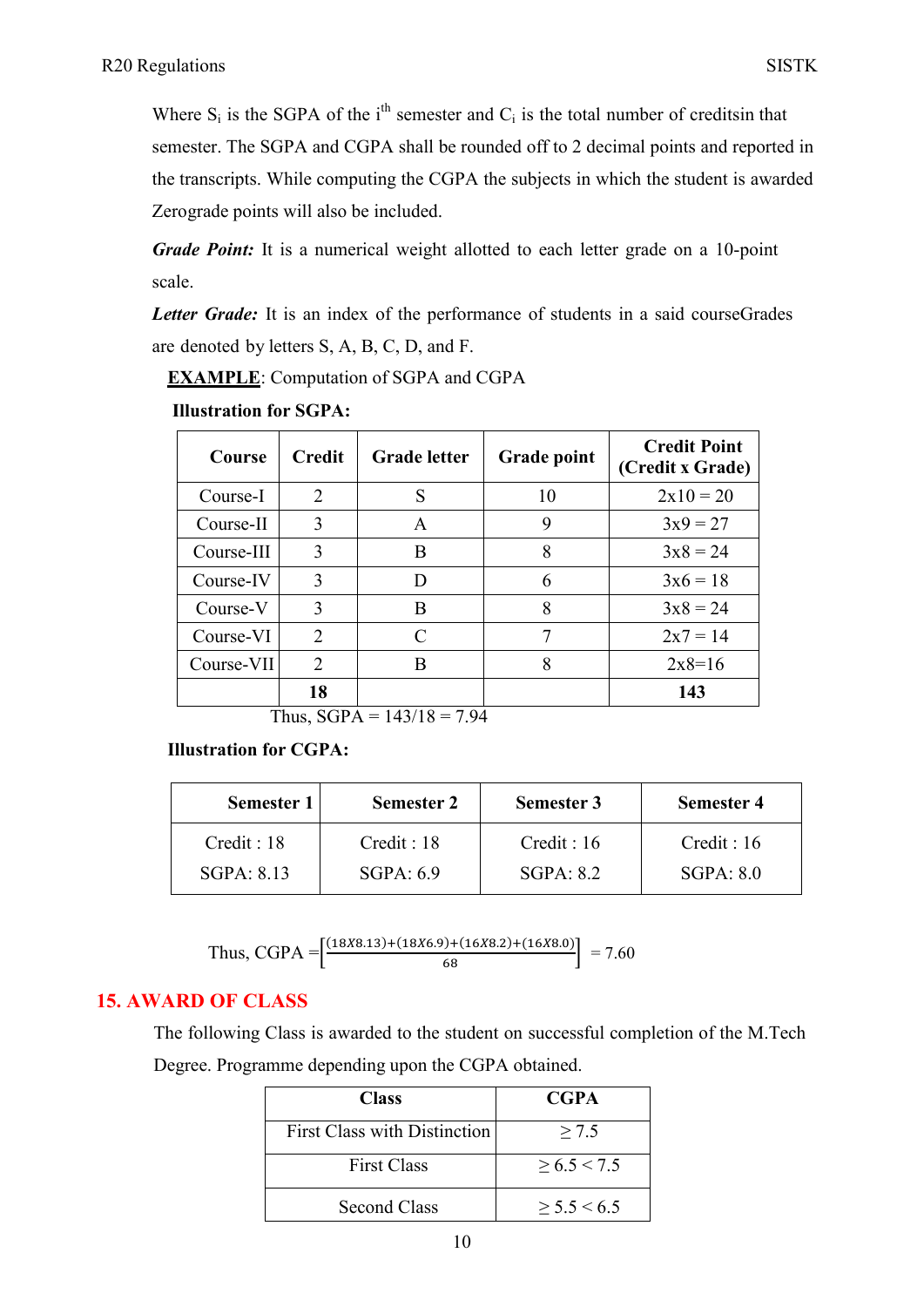| Pass Class | $\geq 5.0 \& 5.50$ |
|------------|--------------------|
|------------|--------------------|

#### Equivalent conversion of percentage of marks=  $(CGPA - 0.5) * 10$

For example, student got  $CGPA = 7.69$ , he /she secures equivalent of percentage of marks  $= (7.69-0.5)^*10 = 71.9\%$ 

#### **16. TRANSITORY REGULATIONS:**

Candidates who have discontinued or have been detained for want of attendance or who have failed after having undergone the course in earlier regulations and wish to continue the course are eligible for admission into the unfinished semester from the date of commencement of class work with the same or equivalent subjects as and when subjects are offered. However, the current academic regulations shall apply to them upon readmission.

#### **17. AUDIT COURSE**

One mandatory audit course as prescribed by AICTE is introduced in each semester. The student should secure 40% of marks in the examination(s) conducted. However the audit course has no external exam.

#### **18. VIRTUAL LAB**

To provide more practical/ experimental exposure to the students, apart from the physical labs, the student is instructed to conduct experiments in the virtual environment.

#### **19. GENERAL**

- The academic regulations should be read as a whole for purpose of any interpretation.
- Malpractice rules nature and punishments are appended.
- Where the words "he", "him", "his" occur in the regulations, they also include "she", "her", "hers", respectively.
- In case of any doubt or ambiguity in the interpretation of the above rules, the decision of the Principal is final.
- The Institute, with the approval of the Academic Council, may change or amend the academic regulations / structure / credits / syllabi at any time and the changes or amendments shall be made applicable to all the students on rolls with effect from the dates notified by the Institute.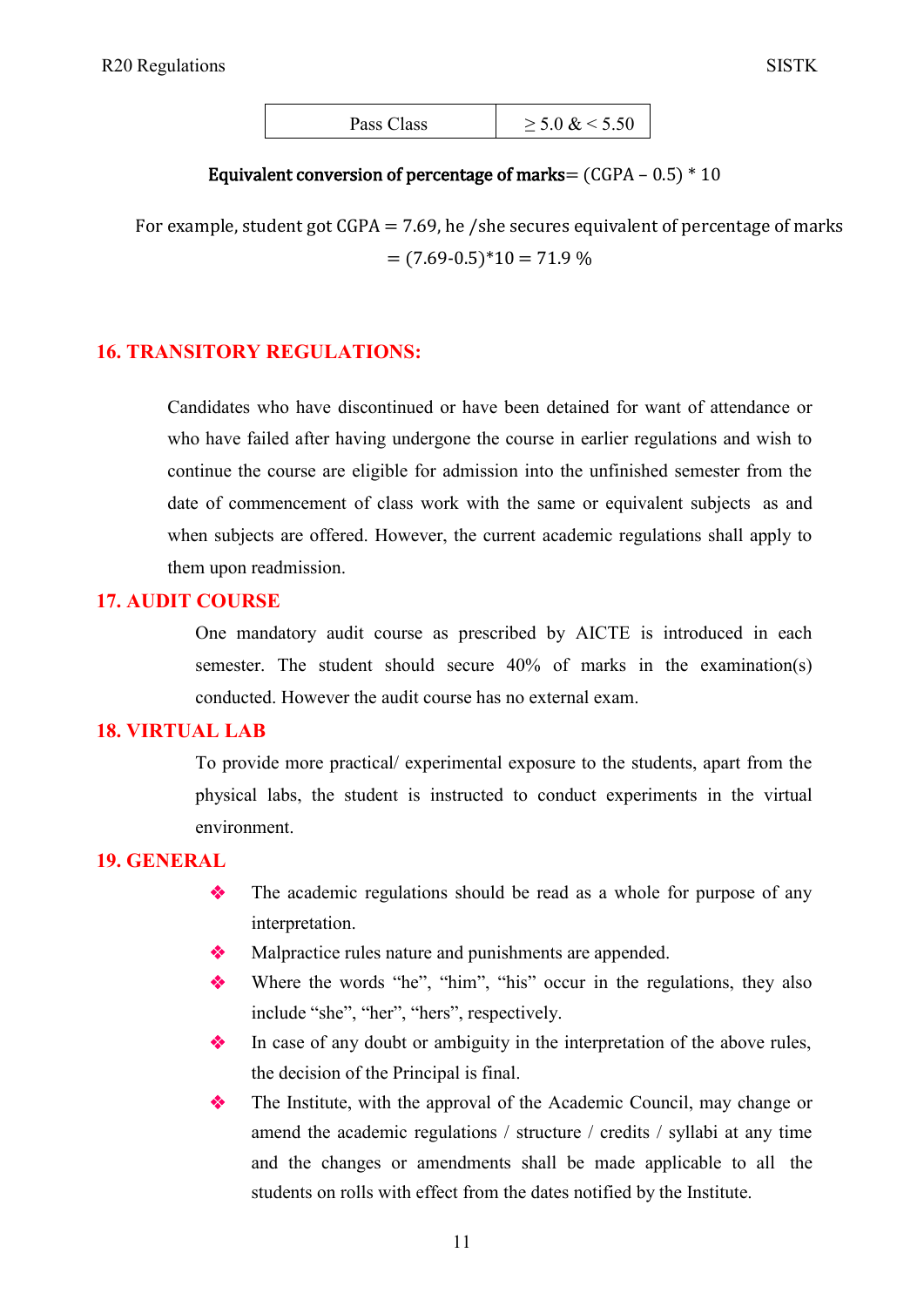#### **RULES FOR**

# **DISCIPLINARY ACTION FOR MALPRACTICES / IMPROPER CONDUCT**

### **IN EXAMINATIONS**

| S. No.         | <b>Nature of Malpractices/Improper</b>                  | Punishment                                         |
|----------------|---------------------------------------------------------|----------------------------------------------------|
| 1. (a)         | conduct<br>accessible<br>in<br>Possesses<br>keeps<br>or | Expulsion from the examination hall and            |
|                | examination hall, any paper, note book,                 | cancellation of the performance in that course     |
|                | programmable calculators, Cell phones,                  | only.                                              |
|                | pager, palm computers, blue tooth or any                |                                                    |
|                | other form of material concerned with or                |                                                    |
|                | related to the course of the examination                |                                                    |
|                | (theory or practical) in which he/she is                |                                                    |
|                | appearing but has not made use of                       |                                                    |
|                | (material shall include any marks on the                |                                                    |
|                | body of the candidate which can be used                 |                                                    |
|                | as an aid in the course of the                          |                                                    |
|                | examination)                                            |                                                    |
| (b)            | Gives assistance or guidance or receives                | Expulsion from the examination hall and            |
|                | it from any other candidate orally or by                | cancellation of the performance in that course     |
|                | any other body language methods or                      | only of all the candidates involved. In case of    |
|                | communicates through cell phones with                   | an outsider, he/she will be handed over to the     |
|                | any candidate or persons in or outside the              | police and a case is registered against him.       |
|                | examination hall in respect of any matter.              |                                                    |
| $\overline{2}$ | Has copied in the examination hall from                 | Expulsion from the examination hall and            |
|                | book,<br>programmable<br>paper,<br>any                  | cancellation of the performance in that course     |
|                | calculators, palm computers or any other                | and all other courses the candidate<br>has         |
|                | form of material relevant to the course of              | already<br>appeared<br>including<br>practical      |
|                | the examination (theory or practical) in                | examinations and project work and shall            |
|                | which the candidate is appearing.                       | not be permitted to appear for the remaining       |
|                |                                                         | examinations<br>the<br>of<br>of<br>that<br>courses |
|                |                                                         | Semester/year. The Hall Ticket of the              |
|                |                                                         | candidate is to be cancelled.                      |
| $\overline{3}$ | Impersonates any other candidate in                     | The candidate who has impersonated shall<br>be     |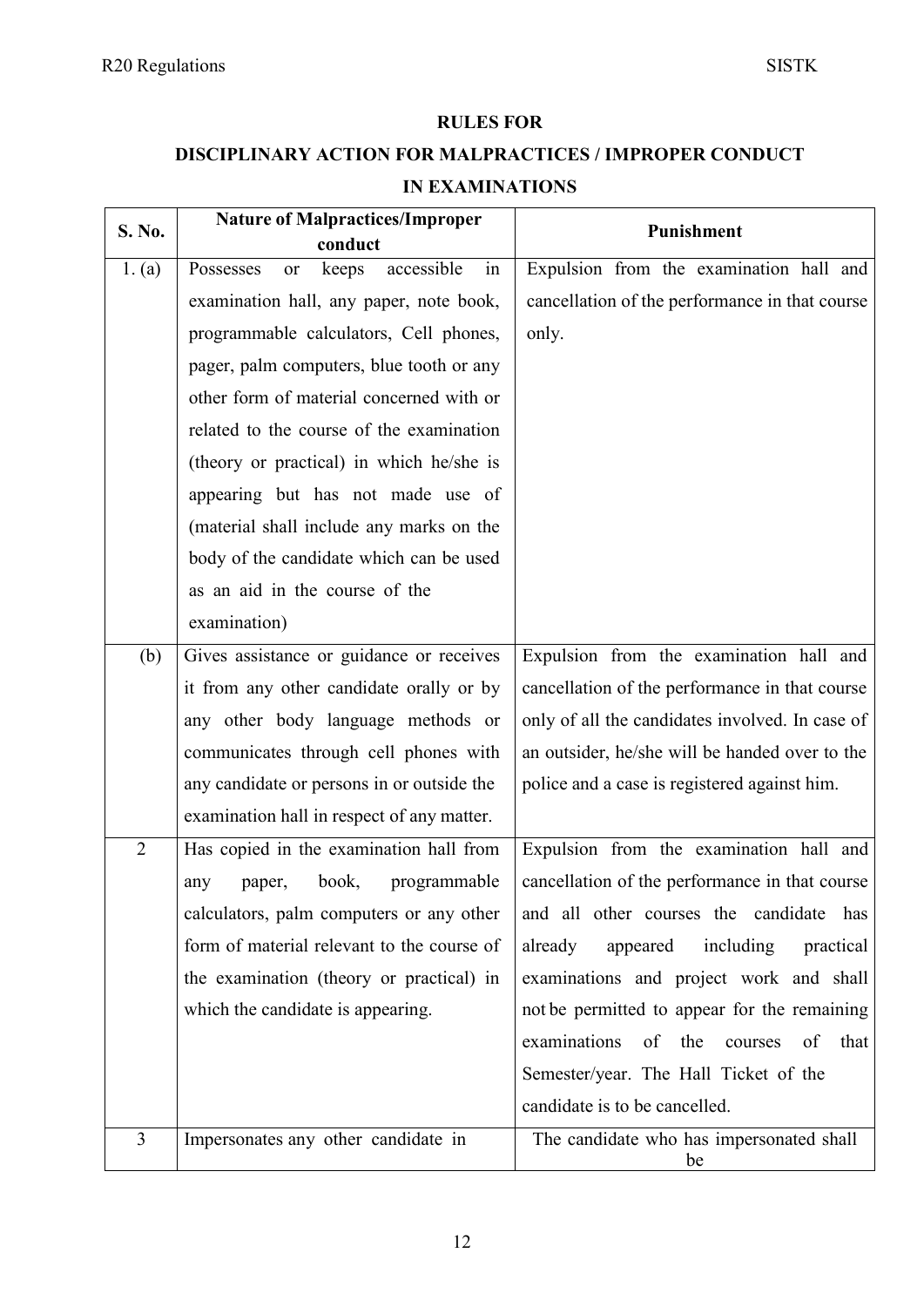|                | connection with the examination            | expelled from<br>examination<br>The<br>hall.       |
|----------------|--------------------------------------------|----------------------------------------------------|
|                |                                            | Candidate<br>also<br>debarred<br>four<br>is<br>for |
|                |                                            | consecutive semesters from class work and all      |
|                |                                            | end examinations. The continuation of the          |
|                |                                            | course by the candidate is subject to the          |
|                |                                            | academic regulations in connection with for        |
|                |                                            | feature of seat. The performance of the            |
|                |                                            | has<br>original<br>candidate,<br>who<br>been       |
|                |                                            | impersonated, shall be cancelled in all the        |
|                |                                            | of the<br>examination<br>(including)<br>courses    |
|                |                                            | practicals and project work) already appeared      |
|                |                                            | and shall not be allowed to appear for             |
|                |                                            | examinations of the remaining courses of that      |
|                |                                            | Semester/year. The candidate is also debarred      |
|                |                                            | for four consecutive Semesters from class          |
|                |                                            | work and all Semester end examinations if his      |
|                |                                            | involvement is established. Otherwise the          |
|                |                                            | candidate is debarred for two consecutive          |
|                |                                            | semesters from class work and all end              |
|                |                                            | examinations. The continuation of the course       |
|                |                                            | by the candidate is subject to the academic        |
|                |                                            | regulations in connection with forfeiture of       |
|                |                                            | seat. If the imposter is an outsider, he/she will  |
|                |                                            | be handed over to the police and a case is         |
|                |                                            | registered against him.                            |
| $\overline{4}$ | Smuggles<br>in<br>the Answer<br>book<br>or | Expulsion from the examination hall and            |
|                | additional sheet or takes out or arranges  | cancellation of performance in that course and     |
|                | to send out the question paper during the  | all the other courses the candidate has already    |
|                | examination or answer book or additional   | appeared including practical examinations and      |
|                | sheet, during or after the examination.    | project work and shall not be permitted for the    |
|                |                                            | remaining examinations of the courses of that      |
|                |                                            | Semester/year. The candidate is also debarred      |
|                |                                            | for two consecutive Semesters from class           |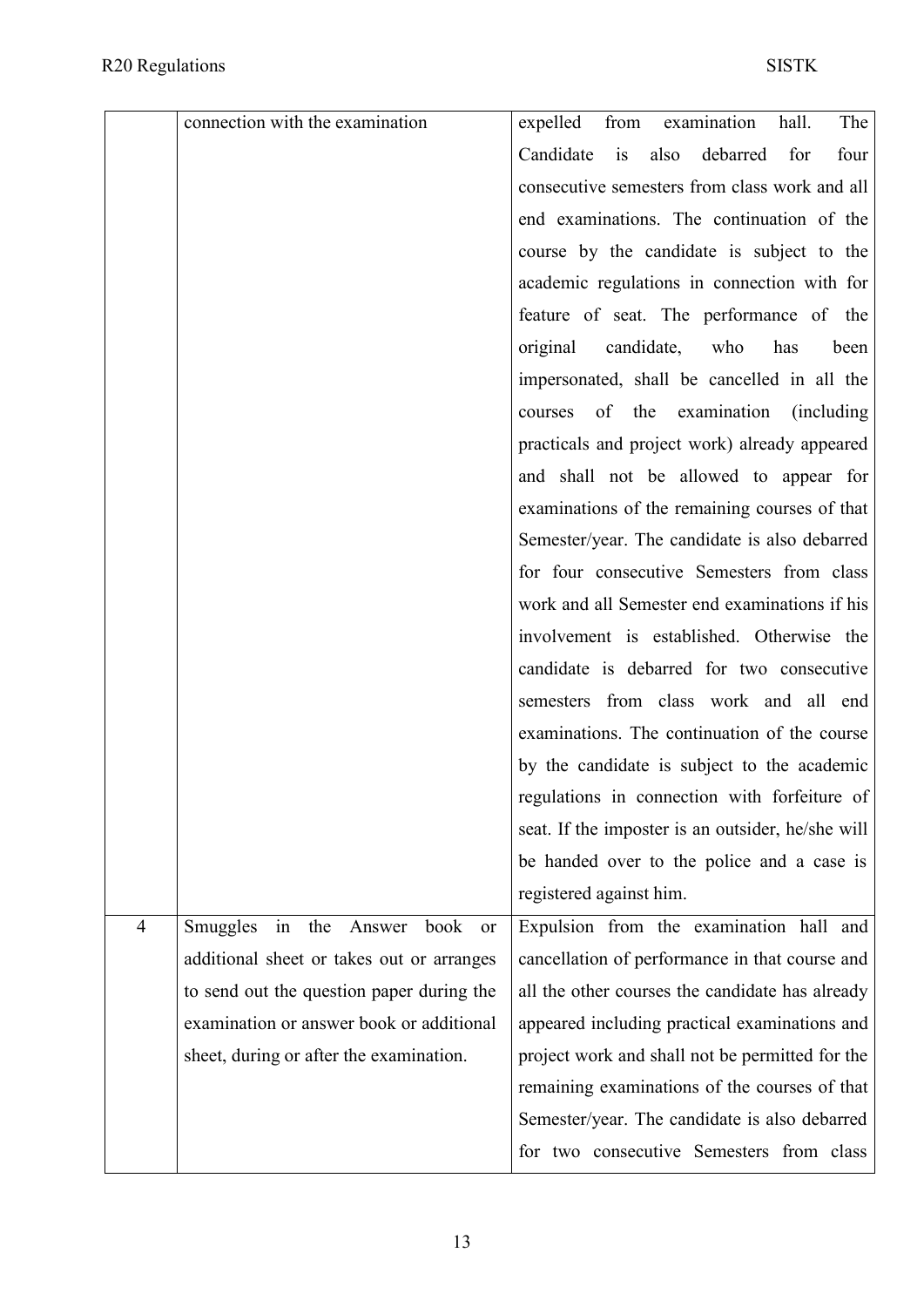|   |                                                  | work and all Semester end examinations. The       |
|---|--------------------------------------------------|---------------------------------------------------|
|   |                                                  | continuation of the course by the candidate is    |
|   |                                                  | subject to the academic regulations in            |
|   |                                                  | connection with forfeiture of seat.               |
| 5 | Uses objectionable, abusive or offensive         | Cancellation of the performance in that           |
|   | language in the answer paper or in letters       | course.                                           |
|   | to the examiners or writes to<br>the             |                                                   |
|   | examiner requesting him to award pass            |                                                   |
|   | marks.                                           |                                                   |
| 6 | Refuses to obey the orders of the any            | In case of students of the college, they shall be |
|   | officer on duty or misbehaves or creates         | examination<br>expelled<br>from<br>halls<br>and   |
|   | disturbance of any kind in and around the        | cancellation of their performance in that         |
|   | examination hall or organizes a walkout          | course and all other courses the candidate(s)     |
|   | or instigates others to walk out, or             | has (have) already appeared and shall not be      |
|   | threatens the officer-in charge or any           | permitted to<br>appear for the remaining          |
|   | person on duty in or outside the                 | examinations of the courses of that Semester.     |
|   | examination hall of any injury to his            | If candidate physically assaults the invigilator  |
|   | person or to any of his relations whether        | or/officer in charge of the examination, then     |
|   | by words, either spoken or written or by         | the candidate is also barred and forfeit their    |
|   | by visible representation,<br><b>or</b><br>signs | In case of outsiders, they will be<br>seats.      |
|   | assaults the officer-in-charge, or any           | handed over to the police and a police case is    |
|   | person on duty in or outside the                 | registered against them.                          |
|   | examination hall or any of his relations,        |                                                   |
|   | indulges in any other act of<br>or               |                                                   |
|   | misconduct or mischief which result in           |                                                   |
|   | damage to or destruction of property in          |                                                   |
|   | the examination hall or any part of the          |                                                   |
|   | College campus or engages in any other           |                                                   |
|   | act which in the opinion of the officer on       |                                                   |
|   | duty amounts to use of unfair means or           |                                                   |
|   | misconduct or has the tendency to                |                                                   |
|   | disrupt the orderly conduct of the               |                                                   |
|   | examination.                                     |                                                   |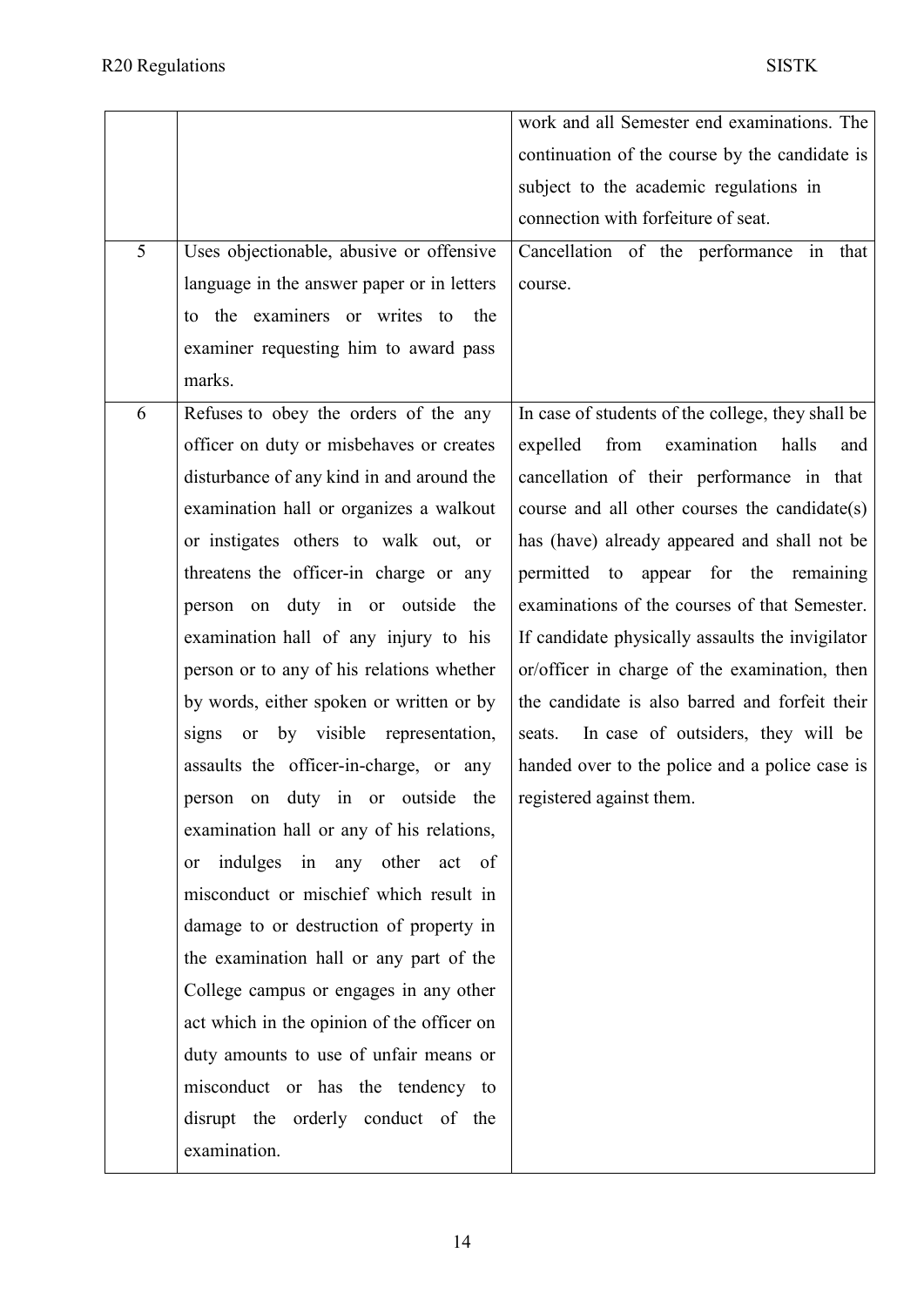| $\overline{7}$ | Leaves the examination hall taking away      | Expulsion from the examination hall and             |
|----------------|----------------------------------------------|-----------------------------------------------------|
|                | answer script or intentionally tears of the  | cancellation of performance in that course and      |
|                | script or any part thereof inside or outside | all the other courses the candidate has already     |
|                | the examination hall.                        | appeared including practical examinations           |
|                |                                              | and project work and shall not be permitted         |
|                |                                              | for the remaining examinations of the courses       |
|                |                                              | of that Semester/year. The candidate is also        |
|                |                                              | debarred for two consecutive Semesters from         |
|                |                                              | class work and all Semester end examinations.       |
|                |                                              | The continuation of the course by the               |
|                |                                              | candidate<br>is<br>subject<br>the<br>academic<br>to |
|                |                                              | regulations in connection with forfeiture of        |
|                |                                              | seat.                                               |
| 8              | Possess any lethal weapon or firearm in      | Expulsion from the examination hall and             |
|                | the examination hall                         | cancellation of the performance in that course      |
|                |                                              | and all other courses the candidate has already     |
|                |                                              | appeared including practical examinations and       |
|                |                                              | project work and shall not be permitted for the     |
|                |                                              | remaining examinations of the courses of that       |
|                |                                              | Semester/year. The candidate is also debarred       |
|                |                                              | and forfeits the seat.                              |
| 9              | If student of the college, who is not a      | Student of the colleges expulsion from the          |
|                | candidate for the particular examination     | examination hall and cancellation of the            |
|                | or any person not connected with the         | performance in that course and all other            |
|                | college indulges in any malpractice or       | courses the candidate has already appeared          |
|                | improper conduct mentioned in clause 6       | including practical examinations and project        |
|                | to $8.$                                      | work and shall not be permitted for the             |
|                |                                              | remaining examinations of the Courses of that       |
|                |                                              | Semester/year. The candidate is also debarred       |
|                |                                              | and forfeits the seat. Person(s) who do not         |
|                |                                              | belong to the College will be handed over to        |
|                |                                              | police and, a police case will be registered        |
|                |                                              | against them.                                       |